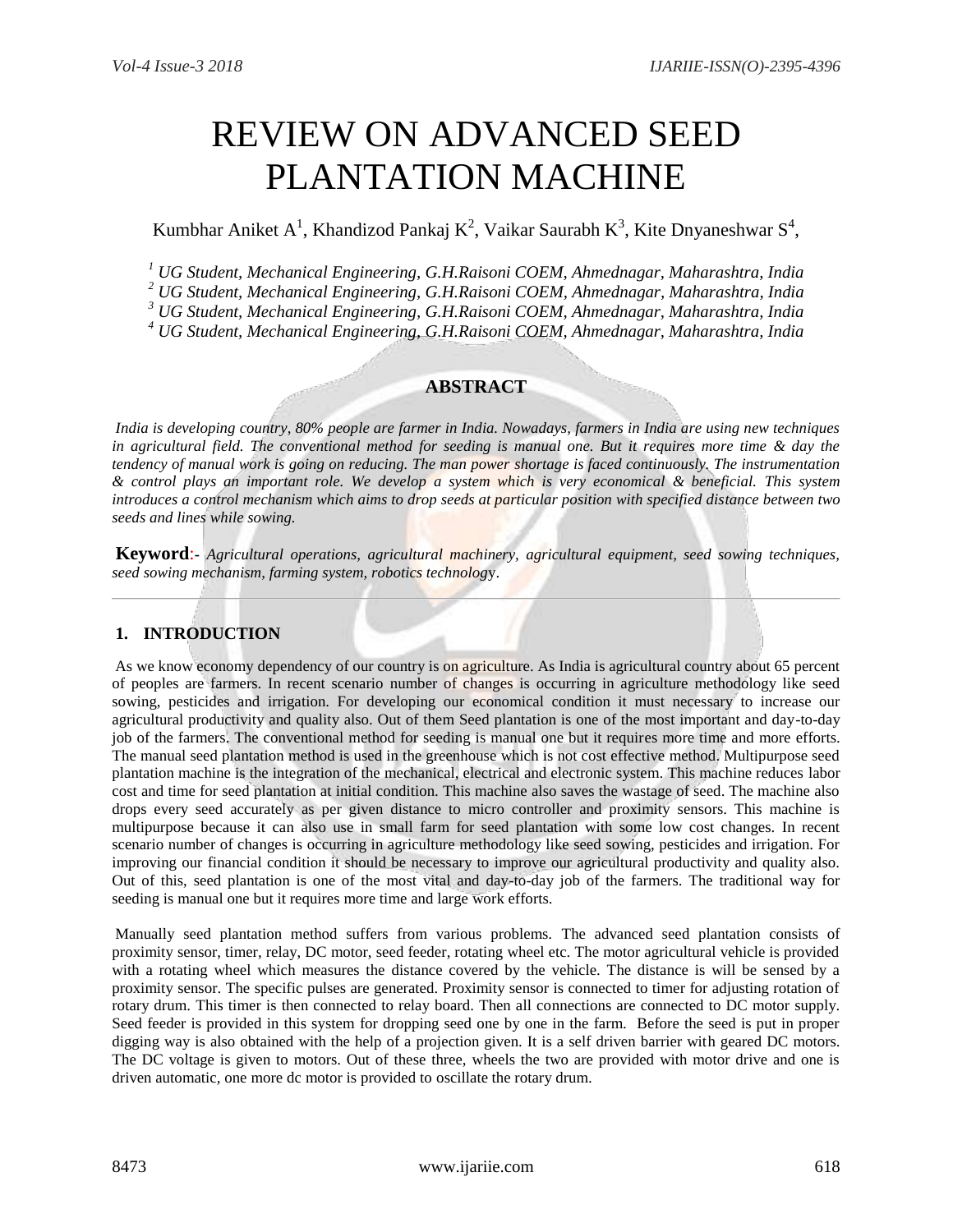#### **2. LITERATURE REVIEW:**

[1] **Mayur Bawaskar:** In the current position most of the nations don't have sufficient trained labor specifically in agricultural section and it influences the development of creating nations. So it's an opportunity to robotize the division to defeat this issue. Agriculture is the foundation and spine of the Indian economy. About half of the total population of our country has picked agribusinesses as their chief occupation. The states like Maharashtra, Punjab, and Kerala, Assam are highly involved in agriculture.

[2] **Abdul rahman:** This paper shows the modern techniques provided for the use of tractors for ploughing the farm, production of pesticides, invention of tube wells etc. Since water is the main necessity in this scenario, techniques were discovered which would help in watering the field easily, consume less water and reduce human efforts. These revelations enhanced the way of life of farmers. Agro-Technology is the way toward applying the innovation advancement happening in day by day life and applying that to the agribusiness area which enhances the productivity of the yield created and furthermore to build up a superior Mechanical machine to enable the farming to handle which lessens the sum and time of work spent on one harvest. Subsequently in this work of task we chose to outline a superior mechanical machine which is accessible to the farmers at a less expensive rate and furthermore which can sow and seed the harvest at same time.

[3] **Sahana:** This paper represents a system which runs for improved agriculture process which involves farming based on the sector defined for various measurements of land space on robotic platform. The farming is done by the robotic system, depending on the dicotyledon crops (Ground nut, Peas, Beans etc) involving particular rows & specific columns. The various functions are operated in an single robotic platform such as Ploughing, Seed sowing, Liquid fertilizing and Water sprinkling. The infrared sensors find the obstacles in the path. The movement of the machine is predefined and the solar panels are placed to charge the battery, the power supply is used as a backup. Embedded C language is used in programming the micro controller. The micro controller is used to control and update the work processed by the agriculture robot which is performed by the system.

[4] **Trupti A:** This survey paper talk about Agriculture is the foundation of Indian economy. About half of the total population of our nation has picked agriculture as their main occupation. The states like Maharashtra, Punjab, and Kerala, Assam are very associated with farming. Everything began because of the effect of, "Green Revolution" by methods for which agriculturists came to think about the different strategies engaged with cultivating and the focal points in it. As hundreds of years passed, certain cutting edge systems were imagined in agriculture because of the advance in science. These cutting edge procedures incorporated the utilization of tractors for ploughing the field, generation of pesticides, creation of tube-wells and so on. Since water is the main necessity in this situation, systems were found which would help in watering the field effortlessly, devour less water and decrease human endeavors. These disclosures enhanced the way of life of ranchers. Agro-Technology is the way toward applying the technology advancement happening in day by day life.

[5] **Swati D. Sambare**: In India, close around 70% individuals are reliant upon agriculture. So the rural framework in India should to be progressed to decrease the efforts of agriculturists. Different number of activities is performed in the agribusiness field like seed sowing, weeding, cutting, pesticide spraying and so forth. Extremely essential and critical activity is seed sowing. Be that as it may, the present strategies for seed sowing are problematic. The types of equipment's utilized for seed sowing are exceptionally troublesome and awkward to deal with. So there is a need to create equipment which will reduce the efforts of farmers. This framework presents a control mechanism which plans to drop seeds at specific position with indicated separate between two seeds and lines while sowing. The drawbacks of the current sowing machine will be expelled effectively in this automatic machine.

#### **3. EXISTING SEED PLANTATION MACHINE PROBLEMS**

The existing sowing machine is too cost. It is not abundantly available in India It has a complex design. Each seed distributor has the individual seed storage place. Subsequently, it prompts increment the cost of the machine. It isn't smaller in size and weight. Consequently, it is hard to transportation starting with one place then onto the next place.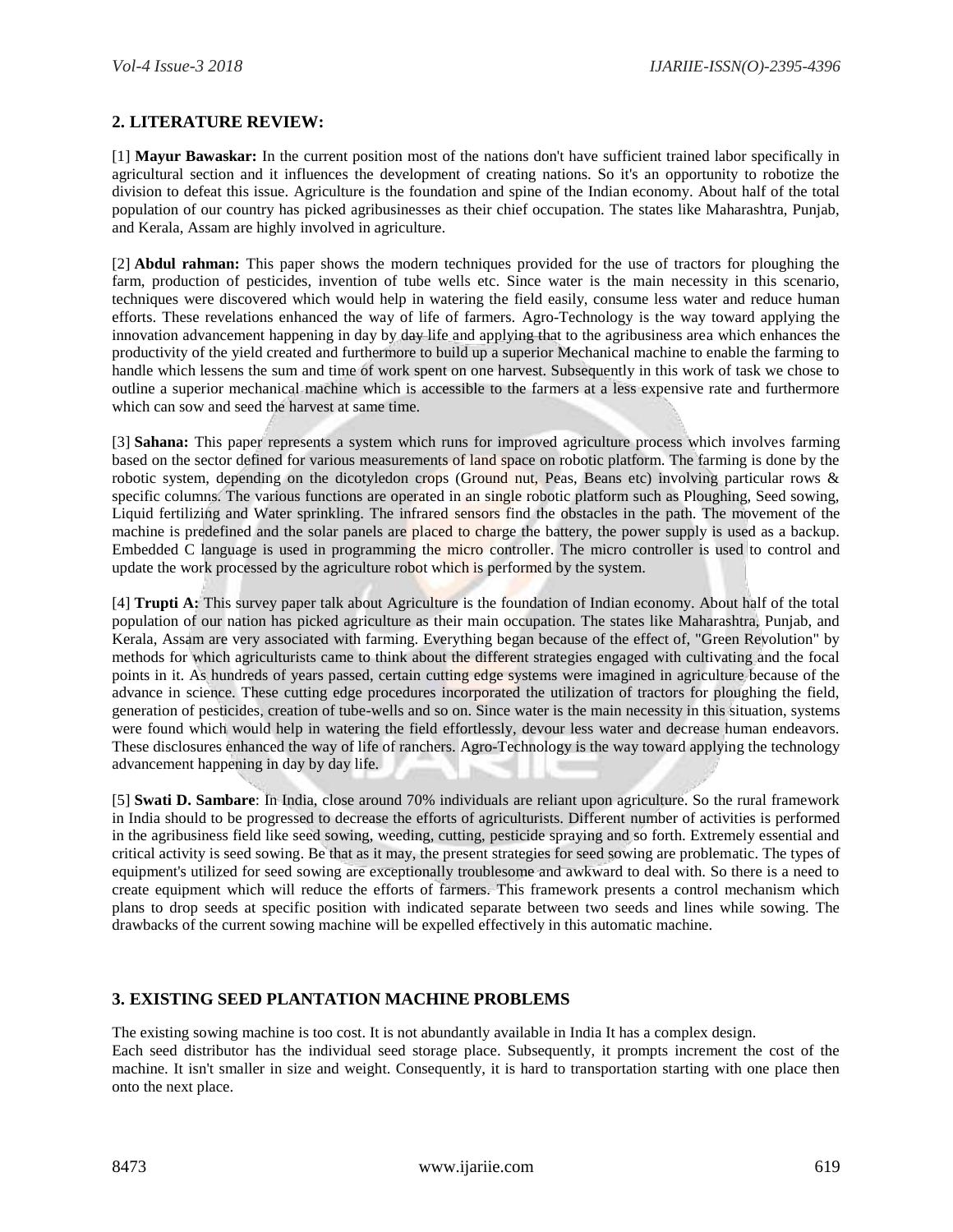In the current sowing machine each seed distributor needs separate seed storage spot and seed metering instrument. In this work we have taken this as issue since it prompts include the heaviness of the machine, builds cost of the machine, bulky in size.

#### **4. PROPOSED ADVANCED SEED PLANTATION MACHINE**

The advanced seed plantation machine is shown below. It consists of three storage hoppers in which the seed to be crop are stored. Down to the hoppers, the rotary drum is situated. It is having a hole through out. During whole oscillating of drum the hole once comes below the outlet of the hopper and a seed is permitted to pass down wards, where it directly send to ground. Then the soil is spread over the seed so that the seed properly goes below soil.



**Fig -1**: Actual proposed setup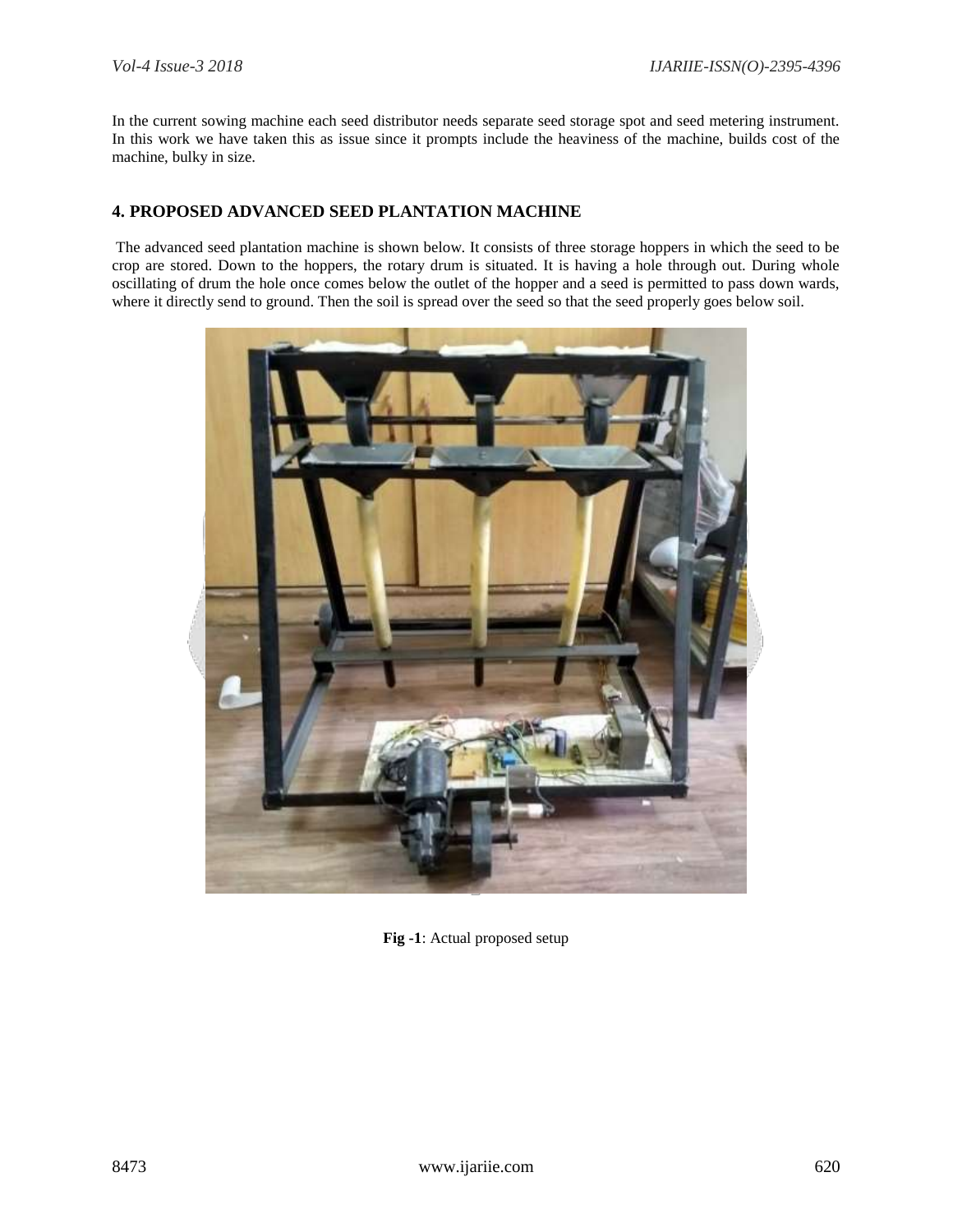

**Fig -2**: Actual proposed setup (top view)

Before the seed id dropped proper digging line is also formed with the help of a projection provided. It is a self driven barrier with geared DC motors. The DC voltage is given to motors. Out of three wheels the two are involved with motor drive and one is driven automatically. One more dc motor is provided to rotate the rotary drum. Near to the tire wheel a proximity sensor is placed. During one oscillating of tire, the sensor gives one logic pulse. This logic pulse sends to the switching circuit then to micro controller. It is assumed that the rotor will rotate once after receipt of one pulse. One seed is grounded and the process continues.

## **5. COMPONENTS OF ADVANCED SEED PLANTATION MACHINE**

1. **Frame: t**here are three frames are made with M.S. angle 25x1 mm weight of 10kg bar height of each frame from its bottom frame 610 mm incrementally each square frame has 610mm x 610 mm dimensions. on which other components like hopper, disk, shaft etc are mounted

2. **Hopper**: The Hopper is made by M.S sheet which contains Seed. There are three hopper mounted upper and middle. Total six hoppers are used in this frame which has 5kg weight.



**Fig -3:** Seed hooper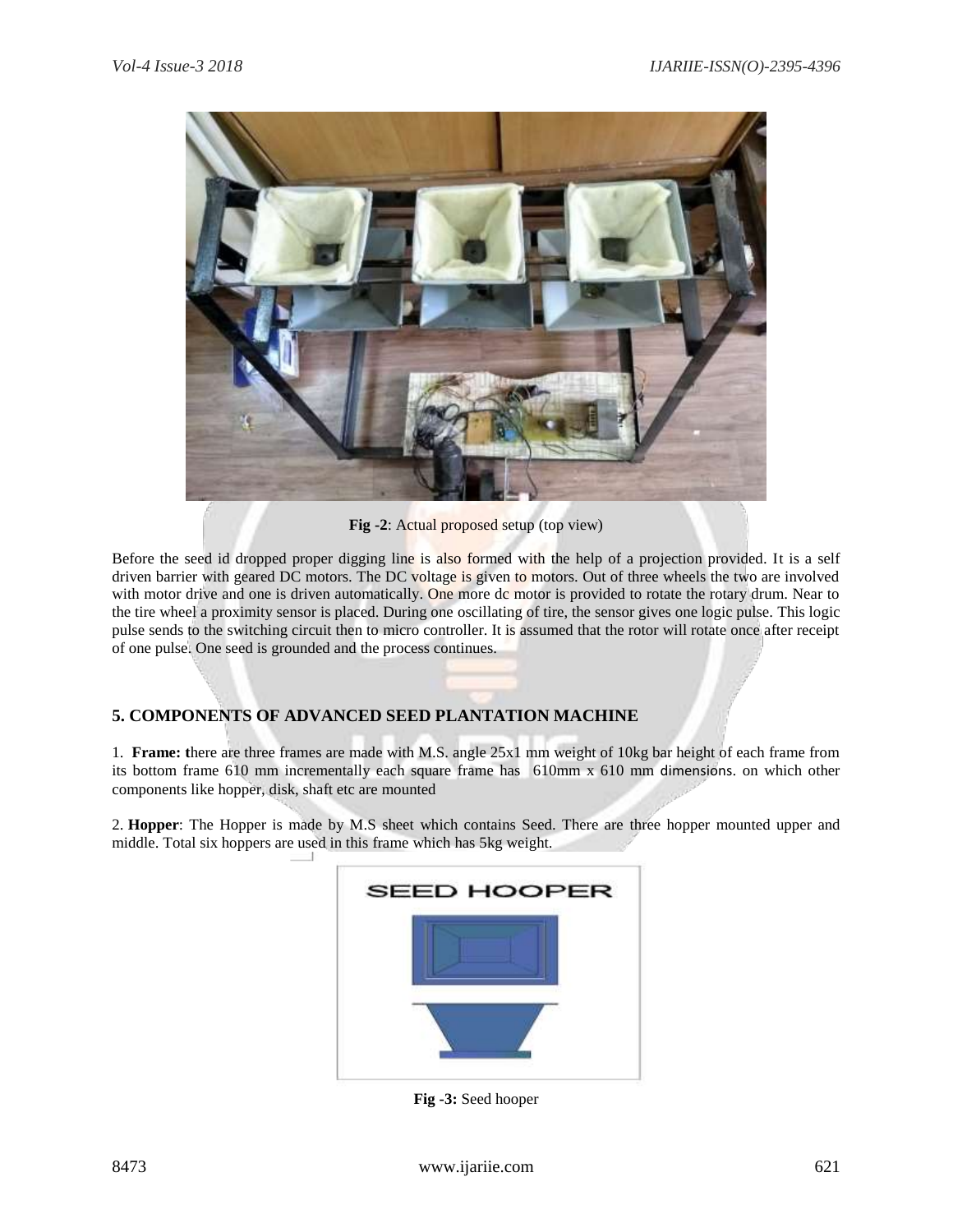3. **Shaft:** The shaft is arrange between upper and middle frame which is shown in 3d diagram. The length of shaft is 615mm with gear head motor

4. **Rotary drum. :** It is made up of fiber plastic material which is circular in shape. there are three rotary drum fitted on shaft at each has 160mm distance between them. Diameter of each rotating drum is 70.5 mm. A small slot is cut on the rotary drum .It picks the seed from upper frame hopper side of hopper and drop it to another side hopper at certain distance with help of programmable gear motor.

5. **Farrow:** This is multipurpose device used for digging soil as well as dropping in the seed in soil. It is made of circular hollow cut at an pipes at angular cutting rod attached with bottom side frame at 45 degree angle which mad up with the C. I. material which is used for cultivating the soil be for dropping the seed. The angle of dropping seed made for stopping excess seed at one place.

6. **Wheel**: The three fiber wheel attaché to frame according to soil condition. The each wheel has 90.5 diameters

7. **Electric Motor:** 2 DC electric motors are used in seed plantation machine. Each motor has 1\2 HP power with gear head runs at 30 r.p.m., and required 12Voltage to run motor.

**8. Gear drive:**- The helical gear attached with both motor. This gear gaving 60mm pitch circle diameter.

#### **5. CONCLUSION**

The main aim of this system is its Automatic method for plantation of the seeds. The seeds are been sowed in an appropriate sequence which brings about proper germination of seeds. This advanced method for sowing seeds utilizing a robot reduces the work of labors. In this system, the wastage of seeds is also been reduced to a greater extent. This system has been created for the sowing of seeds in a programmed way. Here with the assistance of a robot the seeds are been dispensed in the soil in a proper arrangement thus reducing the wastage of seed. Therefore after successful testing we touch base at the conclusion that the multipurpose advanced seed plantation is useful in saving labor and also economical.

#### **6. REFERENCES**

[1] Mayur Bawaskar1, Nikhil Tehare1, Jaywardhan Mane1, S.S.SayyadAn Automated Swarm Based Agriculture Robot, *International Journal of Innovative Research in Computer and Communication Engineering*, may 2017,pp:9345-49.

[2] Abdulrahman,Mangesh Koli, seed sowing robot, *International Journal of Computer Science Trends and Technology (IJCST) – Volume 5 Issue 2,* Apr 2017,pp133-143.

[3] Sahana.S, Sathvik Kashyap., Gururaja achar ayi et.aldesign and development of robot based on presision *farming International Journal of Electrical and Electronics Engineering (SSRG-IJEEE) -* volume 4 Issue 3 - March 2017,pp.24-30.

[4] Ms. Trupti A.Shinde, Dr. Jayashree. S. Awati, Design and development of automatic sowing machine,*SSRG International Journal of Electronics and Communication Engineering - (ICRTESTM) - Special Issue –* April 2017.

[5] Swati D.Sambare, S.S.Belsare, Seed Sowing Using Robotics Technology,*International Journal of scientific research and management (IJSRM),*may 2015,pp 2889-2892.

[6] Ms. Gaganpreet Kaur1, Anushka Upadhyay2, Akash Srivastava3, Abhishek Yagnik, Abhishek Bhardwaj, Solar Powered Seeding and Ploughing Robot, *International Journal of Recent Advancement in Engineering & Research,*April2017,pp26-30.